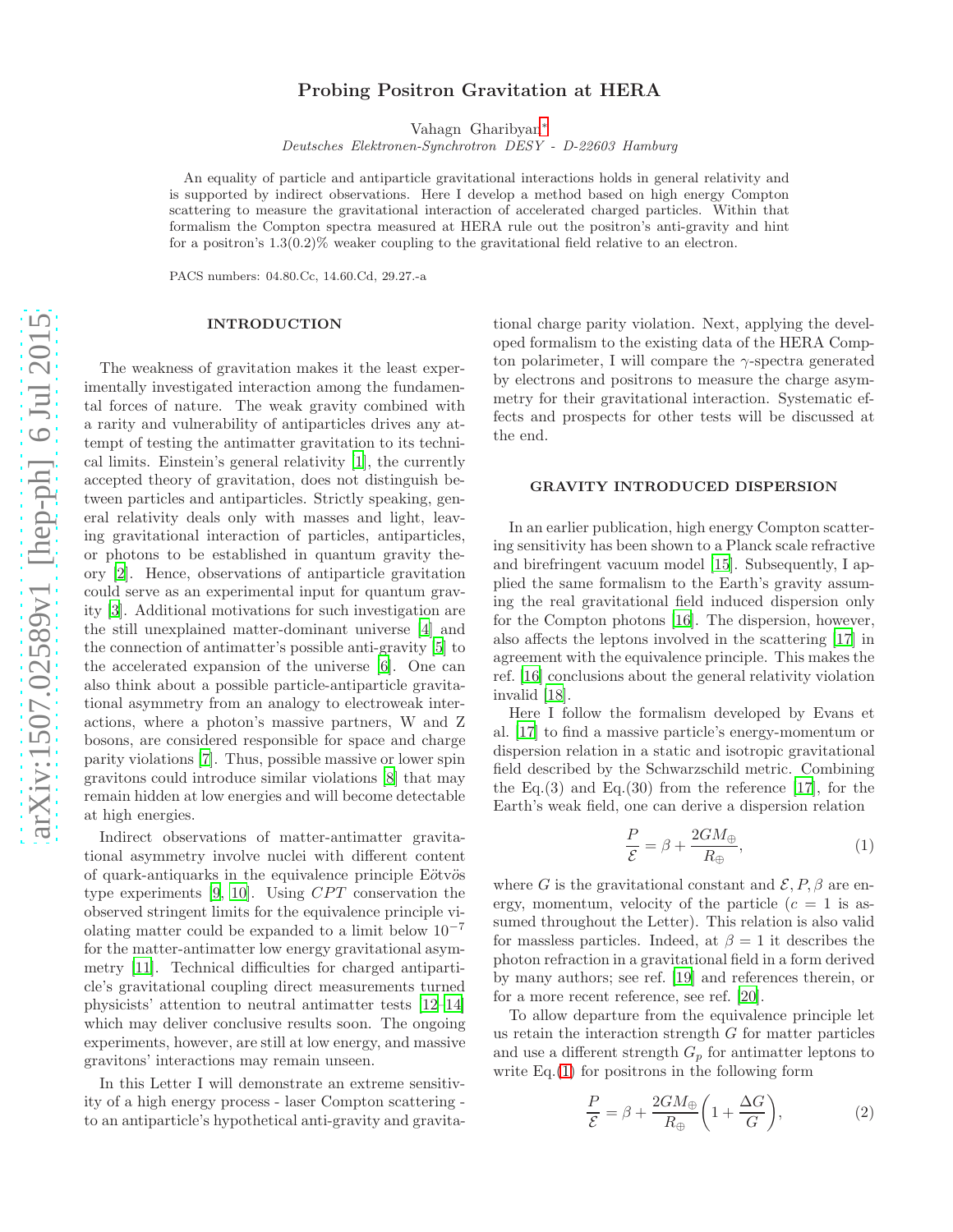with  $\Delta G = G_p - G$ . For an anti-gravitating positron  $G_p = -G$ .

# THE COMPTON PROCESS AFFECTED BY GRAVITY

Using energy-momentum conservation with Eq.[\(1\)](#page-0-0) and Eq.[\(2\)](#page-0-1), when in the Earth's gravitational field a photon scatters off a positron with energy  $\mathcal{E}$ , the Compton scattering kinematics is given by

<span id="page-1-0"></span>
$$
\mathcal{E}x - \omega(1 + x + \gamma^2 \theta^2) + 4\omega \left(1 - \frac{\omega}{\mathcal{E}}\right) \gamma^2 \frac{M_{\oplus}}{R_{\oplus}} \Delta G = 0, \tag{3}
$$

where  $x = 4\gamma\omega_0 \sin^2(\theta_0/2)/m$ , with  $\gamma$  and m being the Lorentz factor and mass of the initial positron, respectively. The initial photon's energy and angle are denoted by  $\omega_0$  and  $\theta_0$ , while the dispersion of Eq.[\(1\)](#page-0-0) is in effect for the scattered photon with energy  $\omega$  and angle  $\theta$ ; the angles are defined relative to the initial positron. This kinematic expression is derived for weak gravity and high energies, i.e., the  $\mathcal{O}((GM_{\oplus}/R_{\oplus})^2)$ ,  $\mathcal{O}(\theta^3)$ , and  $\mathcal{O}(\gamma^{-3})$ terms are neglected. To determine the outgoing photon's maximal energy, Eq.[\(3\)](#page-1-0) is solved for  $\omega$  at  $\theta = 0$  with the following result:

<span id="page-1-2"></span>
$$
\omega_{max} = \mathcal{E} \frac{b+q-\sqrt{b^2+q(q-2b+4)}}{2q},\qquad(4)
$$

where  $b = 1 + x$  and  $q = 2\gamma^2 M_{\oplus} \Delta G / R_{\oplus}$ . Thus, in high energy Compton scattering the factor  $\Delta G$  is amplified by  $\gamma^2$ , allowing one to measure it by detecting the extreme energy of the scattered photons  $\omega_{max}$ , or positrons  $\mathcal{E} - \omega_{max}$  (Compton edge).

In order to estimate the method's sensitivity, I calculate the Compton edge for an incident photon energy 2.32 eV (the widely popular green laser) at different energies of the accelerator leptons. The resulting dependencies for a matter (electron) gravity and antimatter (positron) anti-gravity are presented in Fig. [1.](#page-1-1) The plot shows considerable sensitivity, which grows toward high energies in a range available to accelerating laboratories. For handling measurement's systematic errors, from an experimental point of view, it is more precise to measure a relative asymmetry rather than absolute Compton edge energy. Therefore, we form an asymmetry of Compton edges measured on positrons  $(\omega_{max}^p)$  and electrons  $(\omega_{max}^e)$ 

<span id="page-1-3"></span>
$$
A = \frac{\omega_{max}^p - \omega_{max}^e}{\omega_{max}^p + \omega_{max}^e} \tag{5}
$$

and use Eq.[\(3\)](#page-1-0) to find the charge parity gravitational violation magnitude

<span id="page-1-4"></span>
$$
\frac{\Delta G}{G} = \frac{2A(1-A)(1+x)^2}{(1+A)(2Ax+A-1)} \left(4\gamma^2 \frac{GM_{\oplus}}{R_{\oplus}}\right)^{-1}.\tag{6}
$$



<span id="page-1-1"></span>FIG. 1. The maximal energy of Compton scattered photons (Compton edge) and its dependence on the initial lepton energy for a head-on collision with 532nm laser light. Solid and dotted lines correspond to matter gravity (electron, G) and antimatter anti-gravity (positron, -G) respectively. Names of  $e^+e^-$  accelerators are printed at the upper part.

#### EXPERIMENTAL RESULTS

The high-energy accelerators where laser Compton facilities have been operated for years, are listed on the upper energy scale of Fig. [1.](#page-1-1) As can be seen from the plot, 6 GeV storage rings have low sensitivity while the higher energy colliders (HERA, SLC, LEP) have a great potential for detecting gravity related energy shifts. This is true for the HERA and SLC Compton polarimeters but not for the LEP polarimeter, which has generated and registered many photons per machine pulse [\[21\]](#page-3-20). In this multi-photon regime, any shift of the Compton edge is convoluted with the laser-electron luminosity and can-not be disentangled and measured separately. Unlike the LEP, the SLC polarimeter operated in multielectron mode and analyzed the energies of interacted leptons using a magnetic spectrometer [\[22\]](#page-3-21). However, at SLC only the electron beam was polarized, and positron data are missing. Hence, we turn to HERA, which have recorded Compton measurements for both the electrons and the positrons. At the HERA transverse polarimeter Compton photons are registered by a calorimeter in single particle counting mode. A recorded Compton spectrum produced by 514.5nm laser scattering on 26.5 GeV electrons, from ref.[\[23\]](#page-3-22), is shown in Fig. [2](#page-2-0) superimposed on a background Bremsstrahlung distribution. In contrast to Compton scattering, in the Bremsstrahlung process the momentum transfer is not fixed, and any small dispersive effect is smeared out and becomes negligible [\[24](#page-3-23)]. Hence, following the analysis in ref. [\[24\]](#page-3-23), I calibrate the energy scale according to the maximal Bremsstrahlung energy which is found by fitting a convolution of parent energy distribution  $d\Sigma/d\omega$  with the detector response gaussian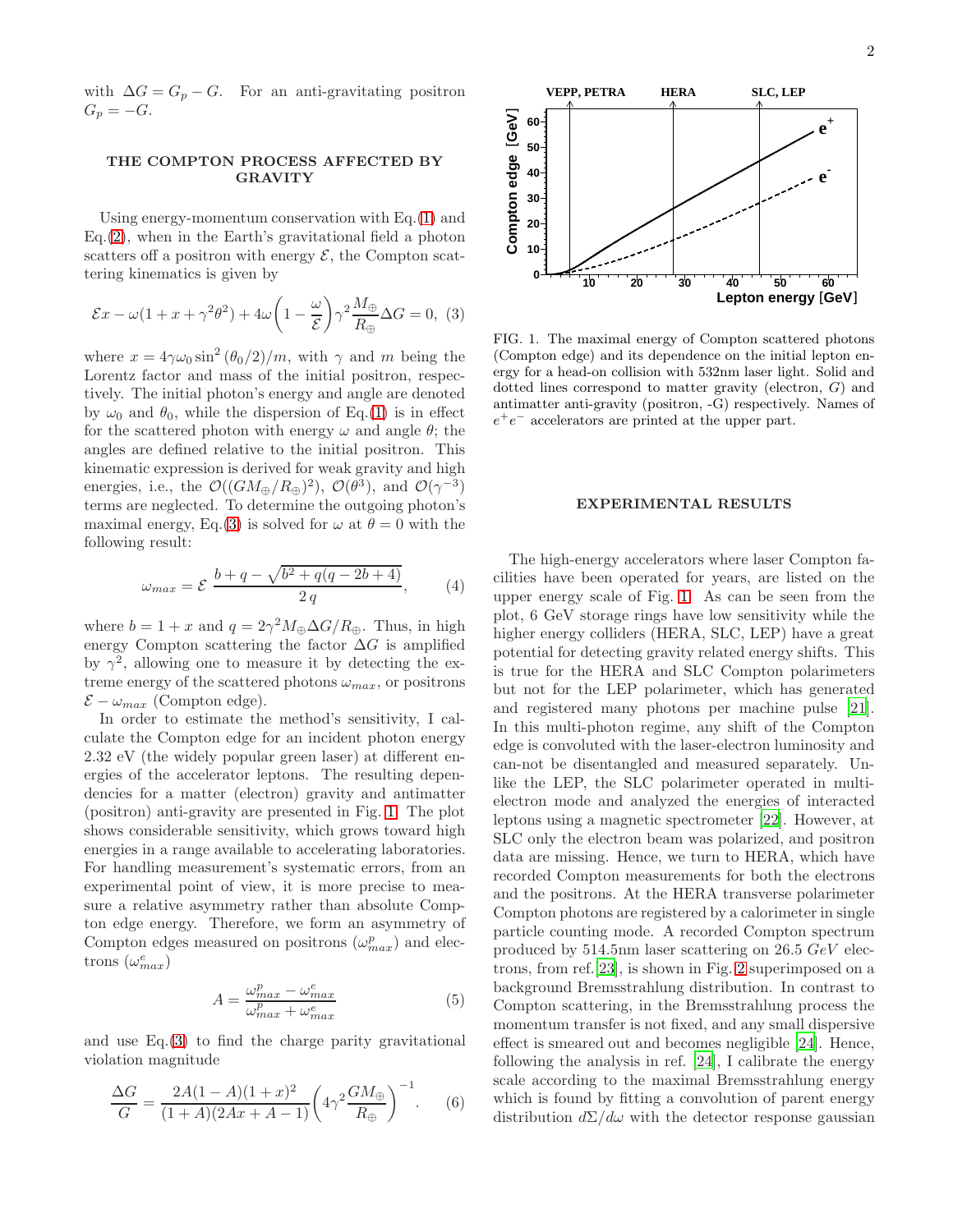

<span id="page-2-0"></span>FIG. 2. HERA polarimeter Compton  $\gamma$ -spectrum produced by laser scattering on 26.5 GeV electrons, on top of background Bremsstrahlung with fit results. The inset displays the background subtracted Compton spectrum. Vertical lines show measured values of the Compton  $(\omega_{max})$  and Bremsstrahlung ( $\mathcal{E}_{e-}$ ) maximal energies.

function,

$$
F(E_{\gamma}) = N \int_0^{E_m} \frac{d\Sigma}{d\omega} \frac{1}{\sqrt{\omega}} \exp\left(\frac{-(\omega - E_{\gamma})^2}{2\sigma_0^2 \omega}\right) d\omega, \quad (7)
$$

to the Bremsstrahlung spectrum.  $\sigma_0$  and  $E_\gamma$  in the fitting function denote the calorimeter resolution and detected photon's energy respectively while the normalizing factor  $N$  and maximal energy  $E_m$  are free fitting parameters. The same fitting function with the Bremsstrahlung parent distribution replaced by the Compton scattering differential cross-section  $d\Sigma_c/d\omega$  is applied to the background subtracted spectrum to find the Compton edge at  $\omega_{max}^e = 12.70 \pm 0.02$  GeV. The fit results together with fit quality estimates are shown in Fig. [2.](#page-2-0) More details about the analysis and experimental setup can be found in the ref. [\[24\]](#page-3-23).

The same analysis procedure is applied to a HERA polarimeter Compton spectrum that was generated with 27.5 GeV positrons and has been reproduced in Fig. 8 of ref. [\[25\]](#page-3-24). The resulting plots with fit quality outcomes are displayed in Fig. [3.](#page-2-1) Comparing the obtained Compton edge  $\omega_{max}^p = 13.80 \pm 0.02$  GeV with the photons' maximal energy for the anti-gravitating positrons 25.9 GeV, derived from Eq.[\(4\)](#page-1-2), one can conclude without any advanced systematic error analysis that anti-gravity for the positrons is ruled out.

Since the spectra for electrons and positrons are detected with the same experimental setup, i.e. with the same laser, geometry and detector, both measurements will experience the same systematic influences that will cancel out or reduce greatly in the asymmetry of Eq.[\(5\)](#page-1-3). Hence, we omit systematic corrections or errors described in the refs. [\[23](#page-3-22)[–25\]](#page-3-24) and use only the quoted statistical er-



<span id="page-2-1"></span>FIG. 3. A similar plot to Fig. [2](#page-2-0) for positrons with energy 27.5  $GeV$ . The Compton edge energy for anti-gravitating positrons is indicated by a vertical line  $\omega_{max}(-G)$ .

rors for the  $\omega_{max}^e$ ,  $\omega_{max}^p$  to obtain a positron-electron Compton edge asymmetry  $A = 0.01297 \pm 0.00147$ .

In order to account for the different energies of accelerated electrons and positrons 26.5 and 27.5 GeV, the measured maximal energies in the asymmetry calculation have been normalized to 13.10 and 13.80 GeV for the electrons and positrons, respectively. These are the expected Compton edge values from Eq.[\(4\)](#page-1-2) in the absence of gravitational anomaly, at  $\Delta G = 0$ . Normalization uncertainty associated with the laser and lepton beam energy spread is included in the asymmetry error.

Inserting the asymmetry into  $Eq.(6)$  $Eq.(6)$ , we obtain a measured charge parity gravitational violation value

$$
\frac{\Delta G}{G} = -0.0133 \pm 0.0015, \tag{8}
$$

which differs from zero within a  $9\sigma$  confidence. The obtained negative sign corresponds to a weaker gravitational coupling for the positrons relative to the electrons.

# **CONCLUSIONS**

Applying a gravitational field-induced dispersion and assuming an equivalence principle violation in a general form  $\Delta G/G$  for positrons, an outstanding sensitivity has been demonstrated for the high energy Compton scattering to such gravitational anomaly. Within the developed formalism, the HERA Compton polarimeter's recorded spectra with electrons and positrons strongly disfavor the positron's anti-gravity and show a significant deviation of the  $\Delta G/G$  from zero. The last claim is based on a detected 1.3% energy asymmetry, which is a large number compared to the laser and lepton beam energy relative uncertainty of  $10^{-5}$  and  $10^{-3}$ , respectively. The remaining source of a possible systematic energy error is